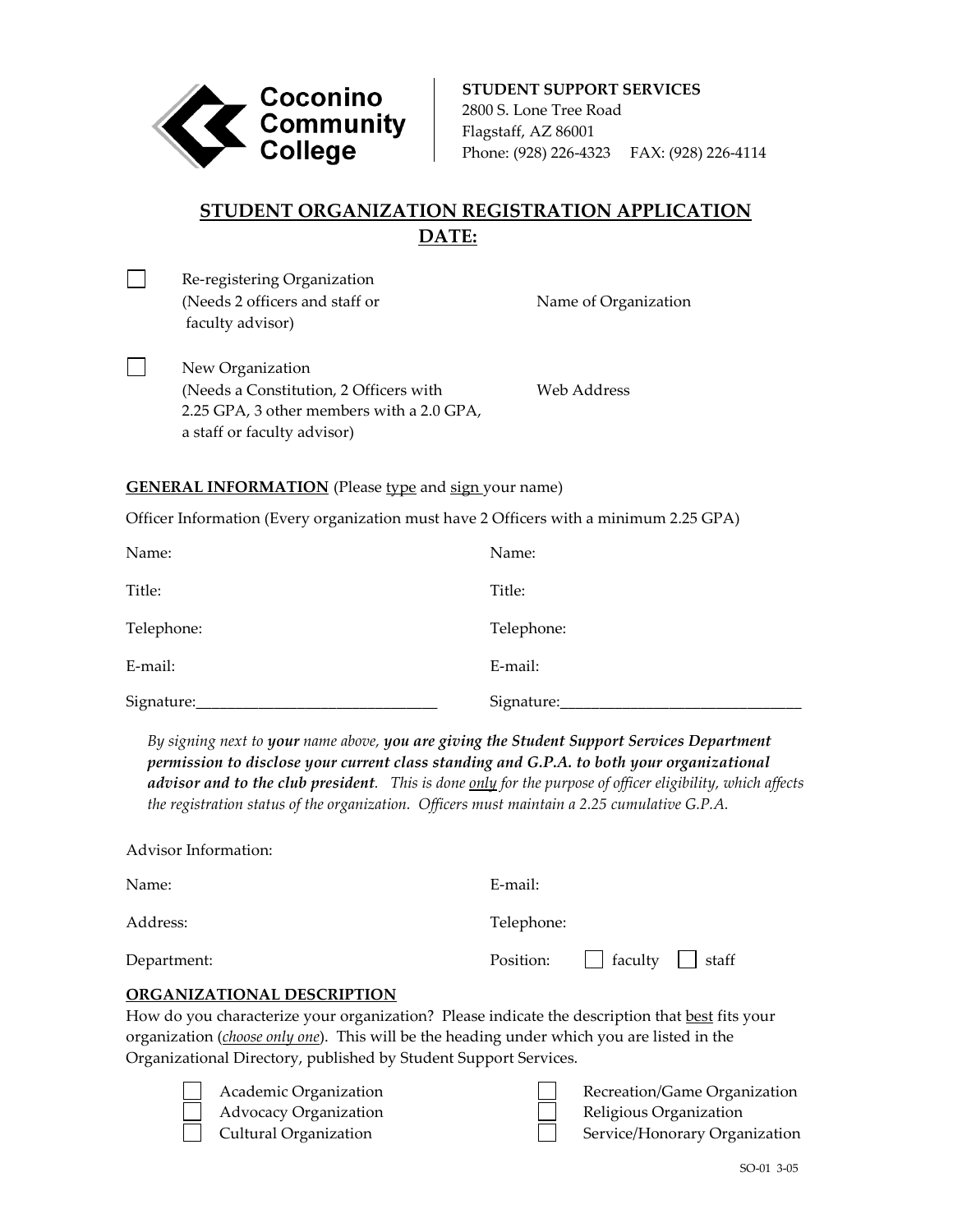Special Interest Organization In 30 words or less, please write a concise description of your organization and its purpose. This may be used in brochures, publications, on the Student Support Services web site, and/or reviewed by prospective members.

For planning purposes, please list the major events/activities your organization plans during the year.

## **ORGANIZATIONAL AFFILIATIONS**

Does the organization have affiliations with any organizations/corporations external to the College?

 $Yes \tNo \tIf so, please list:$ 

#### **FUNDING**

Please list any anticipated sources of operating funds: Dues, contributions, fund-raising, etc?

#### **OFFICER ELECTIONS**

Month(s) that elections are held:

Current officers' term of office expires in (Month, Year)

#### **MEMBERSHIP**

Approximate number of student members:

Criteria for membership (if any):

Please describe your selection process (if any):

If your organization agrees to adhere to the policy stated below, the College Rules and Regulations appropriate to student organizations and their members and verifies that the information supplied on this form is correct, please sign where indicated.

**"We agree to abide by Coconino Community College's policy prohibiting discrimination in organizational membership on the basis of race, color, culture, creed, religion, national origin, gender, sexual orientation, marital status, disability, age, or veteran status."**

Date \_\_\_\_\_\_\_\_\_ \_\_\_\_\_\_\_\_\_\_\_\_\_\_\_\_\_\_\_\_\_\_\_Date \_\_\_\_\_\_\_\_\_

Student Organization President **Advisor** Advisor

 $Date$   $\Box$ Student Support Services Staff Signature